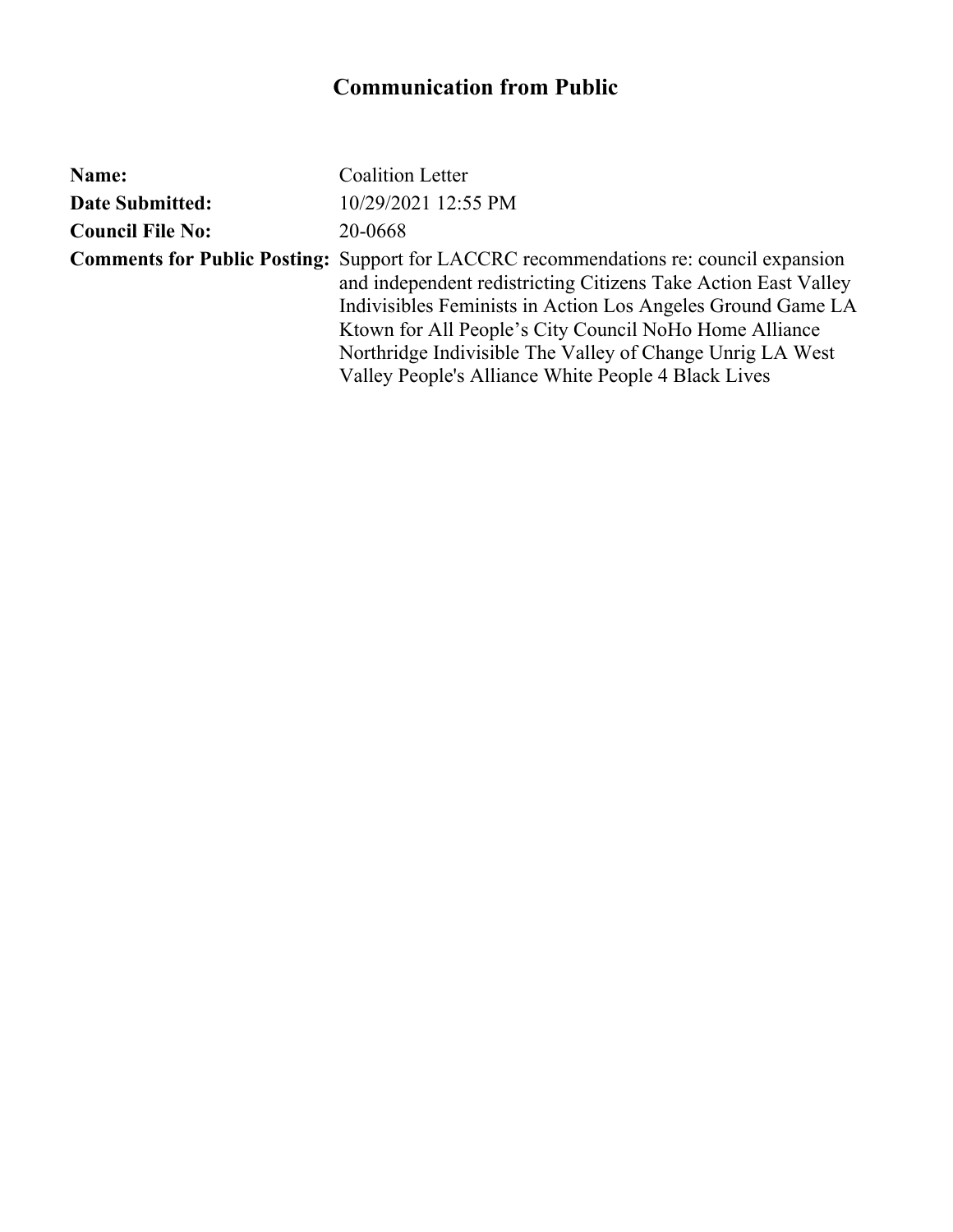Los Angeles City Council Redistricting Commission **October 20, 2021** Los Angeles City Hall 200 N. Spring St. Room 275 Los Angeles, CA 90012

RE: LACCRC Report - Support for Council Expansion & Independent Redistricting

Dear Honorable Commissioners,

We are writing in support of the charter reforms recommended in the Los Angeles City Council Redistricting Commission's draft report. These proposals reflect a reality with which our city must come to terms. We will not be able to offer anything resembling the kind of "fair and inclusive representation" this commission aspired to deliver until the City of LA increases the membership of our City Council and ensures that future district lines will be drawn by a fully independent commission.

Moving to a truly independent redistricting commission is long overdue, but without a larger City Council an independent commission would face nearly all of the same inherent limits that challenged this commission. During last week's final vote, Commissioner Prichard stated, "I think one big issue is that we have faced the structural constraint of only 15 council districts to represent this incredibly large, diverse, and geographically vast region and we have done the best that we can do." The LA Times Editorial Board recently described the small number of districts as rendering redistricting in LA to be "an impossible job." <sup>1</sup> While there will always be tough decisions involved in the redistricting process, a larger number of districts will allow more neighborhoods to remain intact, increase the ability to tailor districts to natural communities of interest, and force fewer tradeoffs between the often competing interests of different voters and communities. With more districts it will be easier to incorporate the input of LA's many stakeholders, while still having the flexibility to maintain a general consensus. Creating new opportunities for representation for one district would not require the dramatic relocation of another council district across the city.

Just as a limited number of council districts inhibited this commission's work, our massive districts also leave our councilmembers with a similarly "impossible job." Expansion of City Council will allow Los Angeles to elect a government that is more representative of our city's diversity and more responsive to its people. The job of an LA City Councilmember has evolved dramatically since 1925, yet we still operate under a council sized for a city that had barely begun to sprawl and had yet to construct its first freeway or airport. Right-sizing our city council gives our leaders a realistic ability to handle core functions like delivering constituent services and the capacity to navigate the intensive work required to build permanent supportive housing.

<sup>&</sup>lt;sup>1</sup> LA Times Editorial: In Los Angeles, political meddling poisons redistricting. <https://www.latimes.com/opinion/story/2021-10-25/los-angeles-city-redistricting>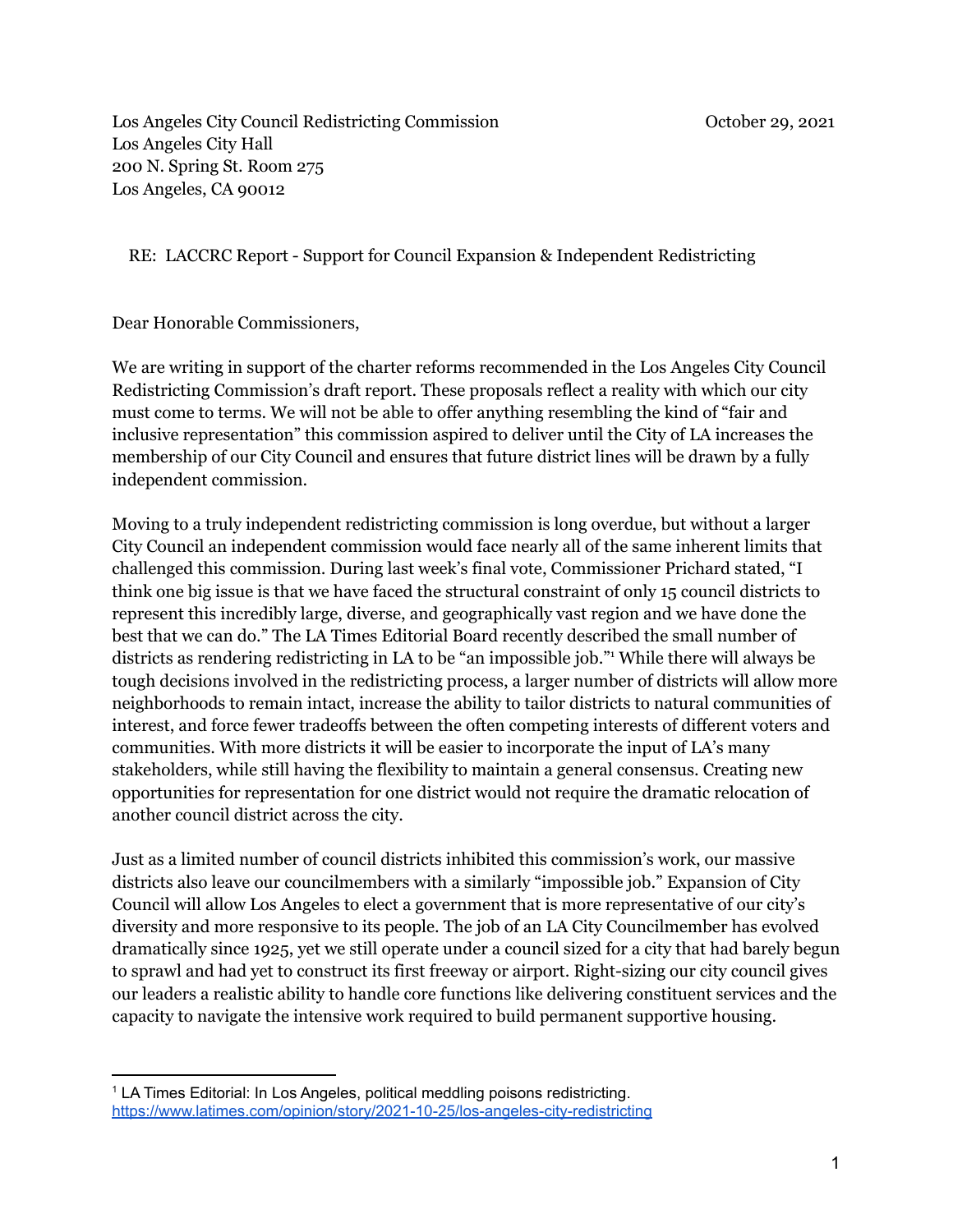Trust in LA City Hall has been deeply undermined over the last three years, and our large unwieldy districts have helped reinforce a culture of corruption. Putting the responsibility for governing so many people in so few hands creates an extreme concentration of power and reinforces incumbency protection. Large districts lead to expensive campaigns, meaning that incumbents in this city rarely face a formidable challenger, let alone a runoff. Council expansion would lower the barriers to entry for challengers and ensure that a greater diversity of voices are heard through the electoral process.

We cannot afford to wait until 2031 to finally provide a fully representative government to Los Angeles. Our charter allows for the city to redistrict more frequently than every 10 years, <sup>2</sup> and it may indeed be ideal for the city to redraw the lines with the insight gained from the Census Bureau's post-enumeration survey which will be available next year.

Redistricting may never be pretty, but it can certainly be a less divisive process and produce a better government. The Los Angeles City Council Redistricting Commission has the clearest view of anyone in the city as to how these factors stymied our year-long redistricting effort. A return to this conversation is certainly warranted and we thank this commission for helping initiate it. A particular thanks is owed to Commissioner Sonja Diaz for compiling a detailed analysis of council expansion. <sup>3</sup> *We ask the commissioners to support the report's recommendations on charter reform and ask any commissioners considering voting against the commission report to state their support for these particular recommendations.*

#### Sincerely,

| <b>Citizens Take Action</b>     | NoHo Home Alliance                   |
|---------------------------------|--------------------------------------|
| <b>East Valley Indivisibles</b> | Northridge Indivisible               |
| Feminists in Action Los Angeles | The Valley of Change                 |
| Ground Game LA                  | Unrig LA                             |
| Ktown for All                   | <b>West Valley People's Alliance</b> |
| People's City Council           | White People 4 Black Lives           |

[https://codelibrary.amlegal.com/codes/los\\_angeles/latest/laac/0-0-0-406](https://codelibrary.amlegal.com/codes/los_angeles/latest/laac/0-0-0-406)

<https://laccrc2021.org/wp-content/uploads/2021/10/Final-Report-Draft-10.26.pdf>

<sup>&</sup>lt;sup>2</sup> Charter Sec. 204(c): "...Nothing in this section shall prohibit the Council from redistricting with greater frequency provided that districts so formed each contain, as nearly as practicable, equal portions of the total population of the City as shown by the Federal Census immediately preceding the formation of districts or based upon other population reports or estimates determined by Council to be substantially reliable."

 $3$  Draft Final Report of the 2021 LA City Council Redistricting Commission. Appendix M: Report on Expansion of City Council.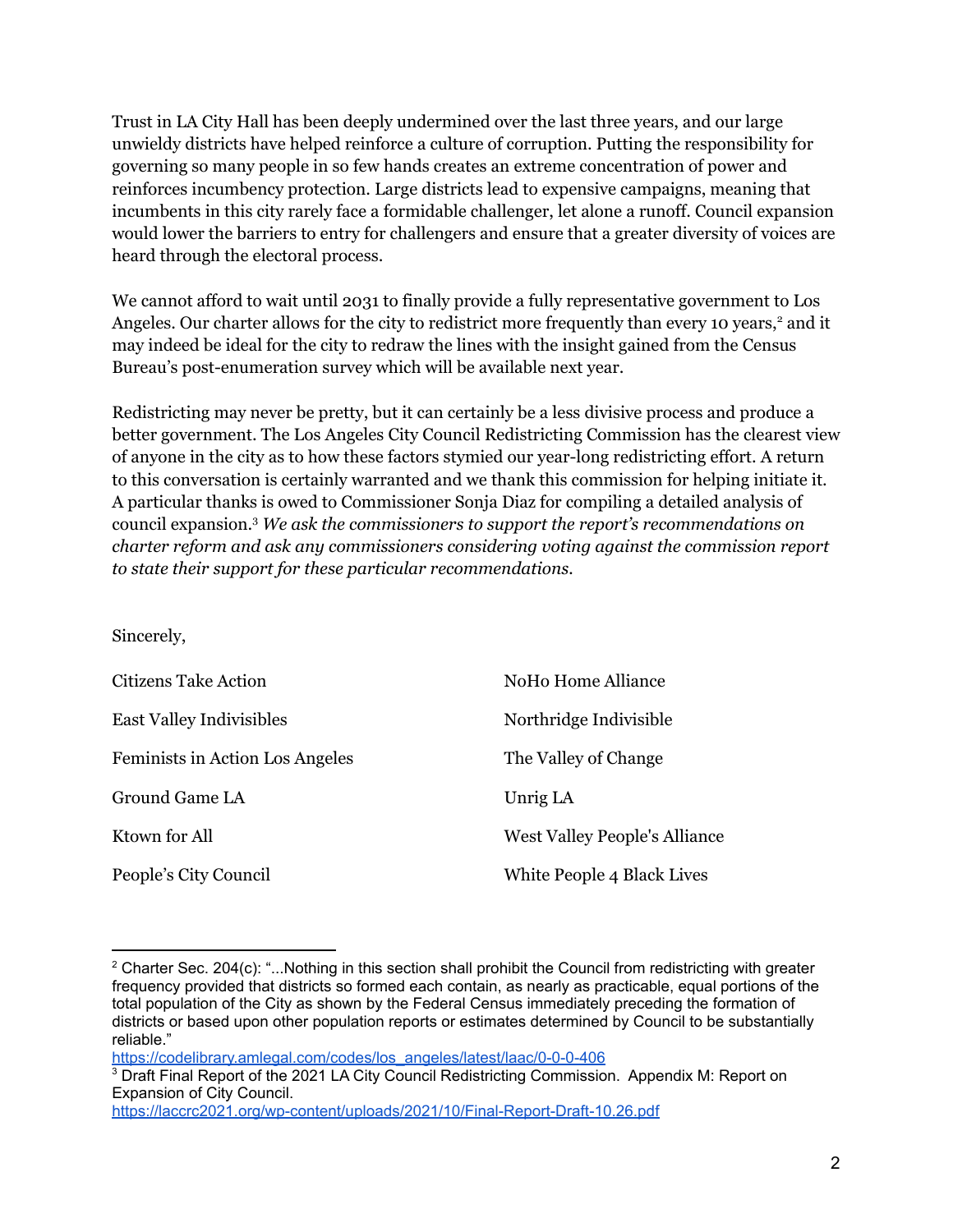| Name:                   | Brandon in CD4                                                                                                                                                                                                                                                                                                                                                                                                                                                                                                                                                                                                                                                                                                                                                                                                                                                                                                                                                                                                                                                                                                                                                                                                                                                                                                                                                                                                                                                                                                                                                                                                                                                                                                |
|-------------------------|---------------------------------------------------------------------------------------------------------------------------------------------------------------------------------------------------------------------------------------------------------------------------------------------------------------------------------------------------------------------------------------------------------------------------------------------------------------------------------------------------------------------------------------------------------------------------------------------------------------------------------------------------------------------------------------------------------------------------------------------------------------------------------------------------------------------------------------------------------------------------------------------------------------------------------------------------------------------------------------------------------------------------------------------------------------------------------------------------------------------------------------------------------------------------------------------------------------------------------------------------------------------------------------------------------------------------------------------------------------------------------------------------------------------------------------------------------------------------------------------------------------------------------------------------------------------------------------------------------------------------------------------------------------------------------------------------------------|
| <b>Date Submitted:</b>  | 10/29/2021 01:26 AM                                                                                                                                                                                                                                                                                                                                                                                                                                                                                                                                                                                                                                                                                                                                                                                                                                                                                                                                                                                                                                                                                                                                                                                                                                                                                                                                                                                                                                                                                                                                                                                                                                                                                           |
| <b>Council File No:</b> | 20-0668                                                                                                                                                                                                                                                                                                                                                                                                                                                                                                                                                                                                                                                                                                                                                                                                                                                                                                                                                                                                                                                                                                                                                                                                                                                                                                                                                                                                                                                                                                                                                                                                                                                                                                       |
|                         | <b>Comments for Public Posting:</b> To whom it may concern, I'm a native angeleno and a longtime<br>resident of CD4. Over the past decade, I've seen changes in my<br>neighborhood that have made the presence of its city council<br>leadership more important than ever. In particular, having a city<br>council member who shows up for his/her/their constituents has<br>become critical, in the face of external players seeking to displace<br>long established communities for the sake of short term profits.<br>After the last election, I was skeptical that our new council<br>member's office would effectively take up the mantel of advocacy<br>for tenants rights to the degree that her predecessor had — within<br>the local community, David Ryu was famous for championing the<br>causes of his constituents. However, as my neighbors and I have<br>sought help in dealing with a predatory landlord in recent months,<br>I've been both surprised and extremely grateful for the personal<br>attention, consistent communication, follow up, and follow<br>through from council member Raman's office in helping us<br>navigate the often turbulent straights that come with being a tenant<br>in the city during the current market cycle. With all that said, I<br>can't stress enough the importance of allowing us to keep our<br>current city council representation as the city debates redistricting.<br>Beyond the potential disruption in addressing constituent issues<br>that a change in representation could present, the voters of CD4<br>chose its current leadership through a democratic process. To<br>reassign representation without the express permission of those |
|                         | voters would undermine the integrity and meaning of that process.                                                                                                                                                                                                                                                                                                                                                                                                                                                                                                                                                                                                                                                                                                                                                                                                                                                                                                                                                                                                                                                                                                                                                                                                                                                                                                                                                                                                                                                                                                                                                                                                                                             |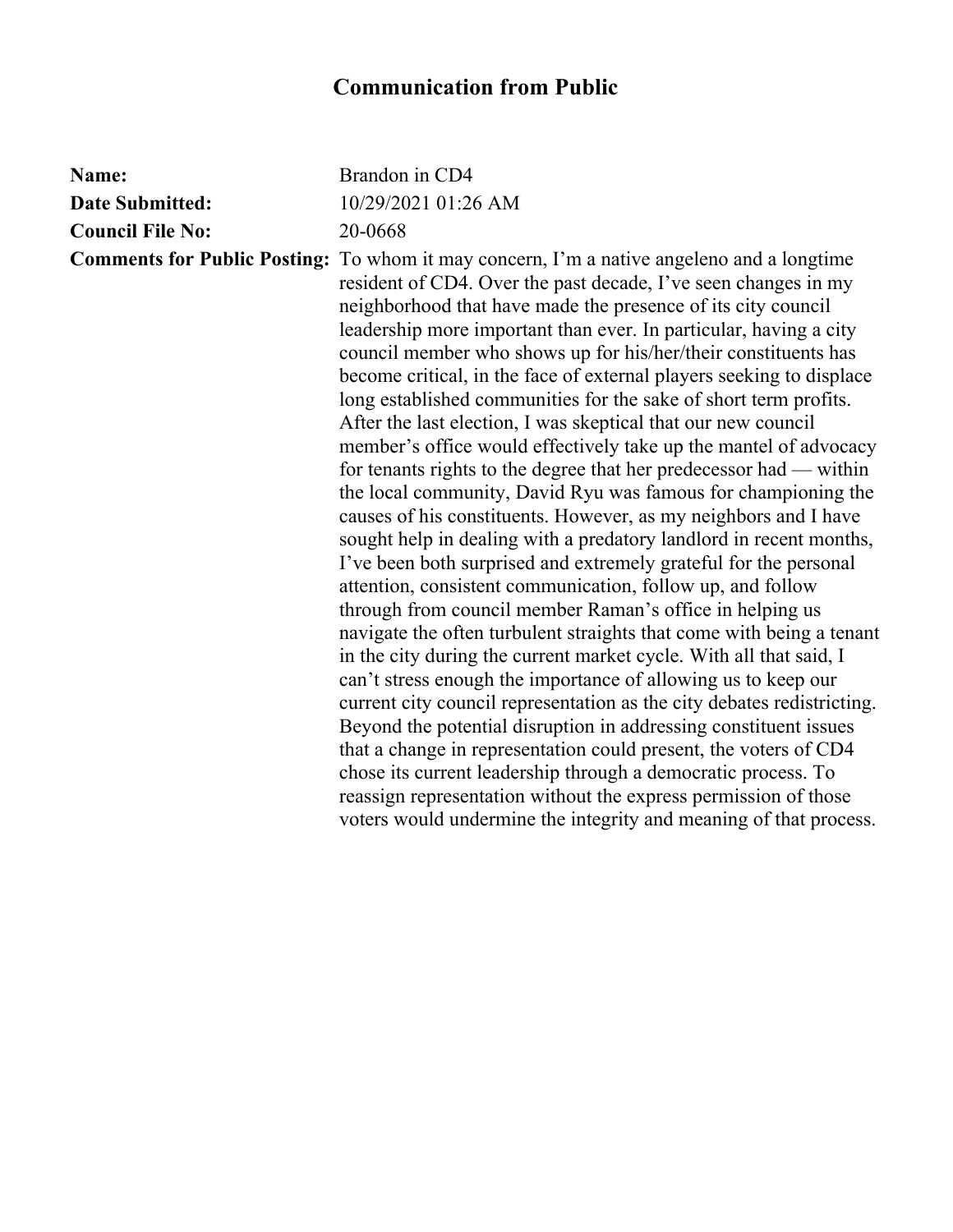| Name:                   | frank Bowen                                                                                                                                                                                                                                                                                                                                                                                                                    |
|-------------------------|--------------------------------------------------------------------------------------------------------------------------------------------------------------------------------------------------------------------------------------------------------------------------------------------------------------------------------------------------------------------------------------------------------------------------------|
| <b>Date Submitted:</b>  | 10/20/2021 03:26 PM                                                                                                                                                                                                                                                                                                                                                                                                            |
| <b>Council File No:</b> | 20-0668                                                                                                                                                                                                                                                                                                                                                                                                                        |
|                         | <b>Comments for Public Posting:</b> I am against the proposal to split woodlandhills into two districts<br>and remove Warner center and Pierce college. Woodland Hills<br>has been under represented in the city council has been remiss in<br>addressing the issues of this area. The community needs to be<br>represented as a whole and the representative needs to be able to<br>address all elements within the district. |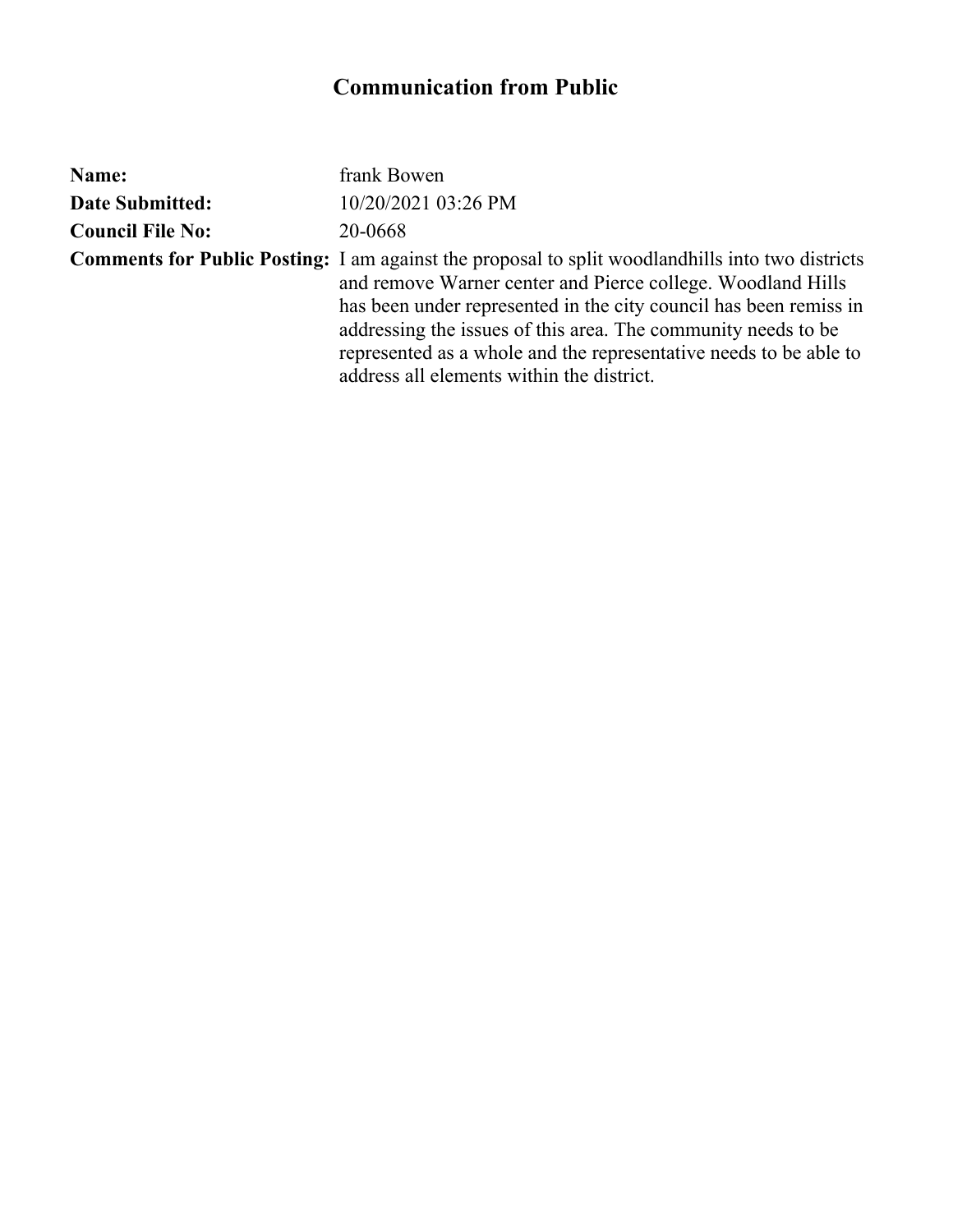| Name:                   | Madeline Brozen                                                                                                                                                                                                                                                                                                                                                                                                                                                                                                                                                                                                                                                                                                                                                                                                                                                                                                                                                                                                                                                                                                                                                                                                                                                                                                                                                                                                                                                                                                                                                                                                                                                                                                                                                                                                                                                                                                                                                                                                                                                                                                                                                                                                                                                                                                                  |
|-------------------------|----------------------------------------------------------------------------------------------------------------------------------------------------------------------------------------------------------------------------------------------------------------------------------------------------------------------------------------------------------------------------------------------------------------------------------------------------------------------------------------------------------------------------------------------------------------------------------------------------------------------------------------------------------------------------------------------------------------------------------------------------------------------------------------------------------------------------------------------------------------------------------------------------------------------------------------------------------------------------------------------------------------------------------------------------------------------------------------------------------------------------------------------------------------------------------------------------------------------------------------------------------------------------------------------------------------------------------------------------------------------------------------------------------------------------------------------------------------------------------------------------------------------------------------------------------------------------------------------------------------------------------------------------------------------------------------------------------------------------------------------------------------------------------------------------------------------------------------------------------------------------------------------------------------------------------------------------------------------------------------------------------------------------------------------------------------------------------------------------------------------------------------------------------------------------------------------------------------------------------------------------------------------------------------------------------------------------------|
| <b>Date Submitted:</b>  | 10/29/2021 04:35 PM                                                                                                                                                                                                                                                                                                                                                                                                                                                                                                                                                                                                                                                                                                                                                                                                                                                                                                                                                                                                                                                                                                                                                                                                                                                                                                                                                                                                                                                                                                                                                                                                                                                                                                                                                                                                                                                                                                                                                                                                                                                                                                                                                                                                                                                                                                              |
| <b>Council File No:</b> | 20-0668                                                                                                                                                                                                                                                                                                                                                                                                                                                                                                                                                                                                                                                                                                                                                                                                                                                                                                                                                                                                                                                                                                                                                                                                                                                                                                                                                                                                                                                                                                                                                                                                                                                                                                                                                                                                                                                                                                                                                                                                                                                                                                                                                                                                                                                                                                                          |
|                         | <b>Comments for Public Posting:</b> We are writing in support of the charter reforms recommended in<br>the Los Angeles City Council Redistricting Commission's draft<br>report, specifically around expanding the current number of<br>districts. During the most recent redistricting process, and during<br>the previous redistricting process in 2010, these commissions<br>labored incredibly to try and maintain representation across 15<br>single-member districts. In the multi-racial, multi-ethnic, and<br>socioeconomically diverse City of Los Angeles, it has become<br>increasingly impossible for these commissions to create a set of<br>representative districts within the current number. As highlighted<br>by Vice-Chair Diaz in Appendix M of the commission's final<br>report, the number of council districts in the city has remained the<br>same size for nearly a century, even as the population of the city<br>has increased by 576%. The City of Los Angeles has the largest<br>city council districts of any city in the United States that elected a<br>council by districts. This configuration dilutes citizen<br>representation and has the risk of disenfranchising any group that<br>is too small to not dominate a large district of over a<br>quarter-million people. We join in support of other groups that are<br>advocating for an increase in the number of districts. By<br>expanding the size of council, this change can ensure that future<br>redistricting commissions are not starting from a major<br>disadvantage to try and create fair, inclusive, and representative<br>districts due to the current number of districts. Very few of the<br>rules and regulations governing the City of Los Angeles have<br>gone unchanged for one hundred years and therefore, it is far past<br>time for the Los Angeles City Council to take up the issue of<br>increasing the number of districts in the city. Commissioner Diaz<br>was not alone in her suggestions to increase the number of<br>districts in the City. During last week's final vote, Commissioner<br>Prichard stated, "I think one big issue is that we have faced the<br>structural constraint of only 15 council districts to represent this<br>incredibly large, diverse, and geographically vast region and we |
|                         | have done the best that we can do." Increasing the number of                                                                                                                                                                                                                                                                                                                                                                                                                                                                                                                                                                                                                                                                                                                                                                                                                                                                                                                                                                                                                                                                                                                                                                                                                                                                                                                                                                                                                                                                                                                                                                                                                                                                                                                                                                                                                                                                                                                                                                                                                                                                                                                                                                                                                                                                     |
|                         | districts in the council is in alignment with other voter-approved                                                                                                                                                                                                                                                                                                                                                                                                                                                                                                                                                                                                                                                                                                                                                                                                                                                                                                                                                                                                                                                                                                                                                                                                                                                                                                                                                                                                                                                                                                                                                                                                                                                                                                                                                                                                                                                                                                                                                                                                                                                                                                                                                                                                                                                               |
|                         | changes in Los Angeles local governance such as the change to<br>move municipal elections in line with the federal election cycle.<br>This one change represented a massive shift in participation of the                                                                                                                                                                                                                                                                                                                                                                                                                                                                                                                                                                                                                                                                                                                                                                                                                                                                                                                                                                                                                                                                                                                                                                                                                                                                                                                                                                                                                                                                                                                                                                                                                                                                                                                                                                                                                                                                                                                                                                                                                                                                                                                        |
|                         | local electorate in municipal elections and voting increasing by                                                                                                                                                                                                                                                                                                                                                                                                                                                                                                                                                                                                                                                                                                                                                                                                                                                                                                                                                                                                                                                                                                                                                                                                                                                                                                                                                                                                                                                                                                                                                                                                                                                                                                                                                                                                                                                                                                                                                                                                                                                                                                                                                                                                                                                                 |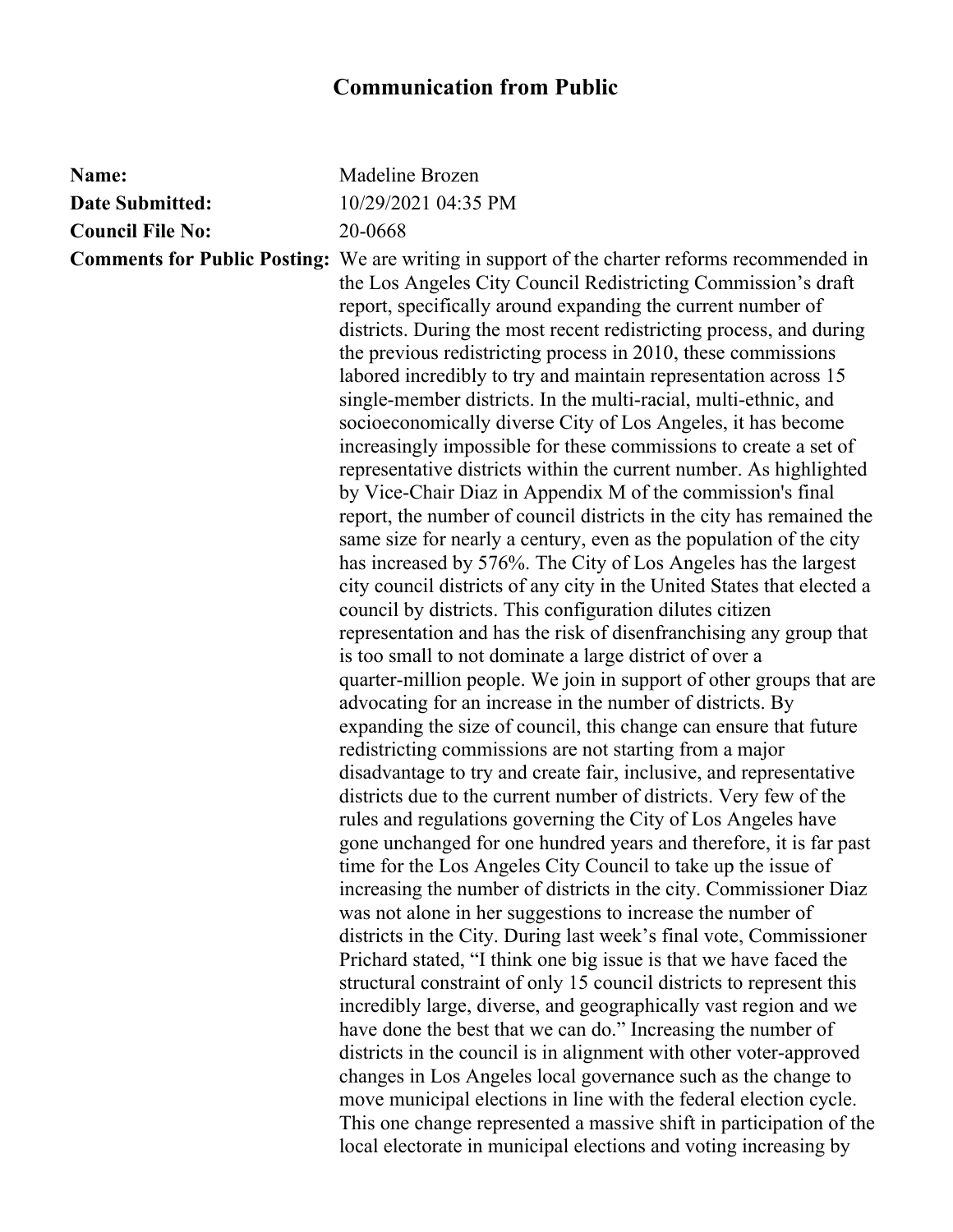400%, even though voter registration between 2015 and 2020 increased by 14%. This shift signals the demand of residents to be increasingly engaged with local politics and issues that affect their everyday lives in the City of Los Angeles. We support the council considering the critical issue of the size of the council before the next redistricting process in 2031. The city charter allows for the city to redistrict more frequently than every 10 years, and it may indeed be ideal to decouple the discussion of the number of districts from the process of drawing the lines themselves. With a new number of council districts in place, the next redistricting commission (meeting in 2031 or before) can start from a place of having more districts from which to draw representative boundaries. We want to offer our thanks and gratitude to Commissioner Sonja Diaz for compiling a detailed analysis of council expansion. As we work to ensure that the region can address issues facing residents every day lives, a particularly promising opportunity to do so in the City of Los Angeles is to increase the size of council and representation. We ask the commissioners to support the report's recommendations on charter reform, namely around increasing the number of districts in council. Comments on behalf of: Evelyn Blumenerg, Director Madeline Brozen, Deputy Director Paavo Monkkonen, Associate Faculty Director UCLA Lewis Center Regional Policy Studies Note: This comment is intended to offer recommendations for increasing representation in the City of Los Angeles as individuals working within the mission of the UCLA Lewis Center for Regional Policy Studies. It is not intended to represent the official views of the Center, the University of California, Los Angeles nor the UC Board of Regents.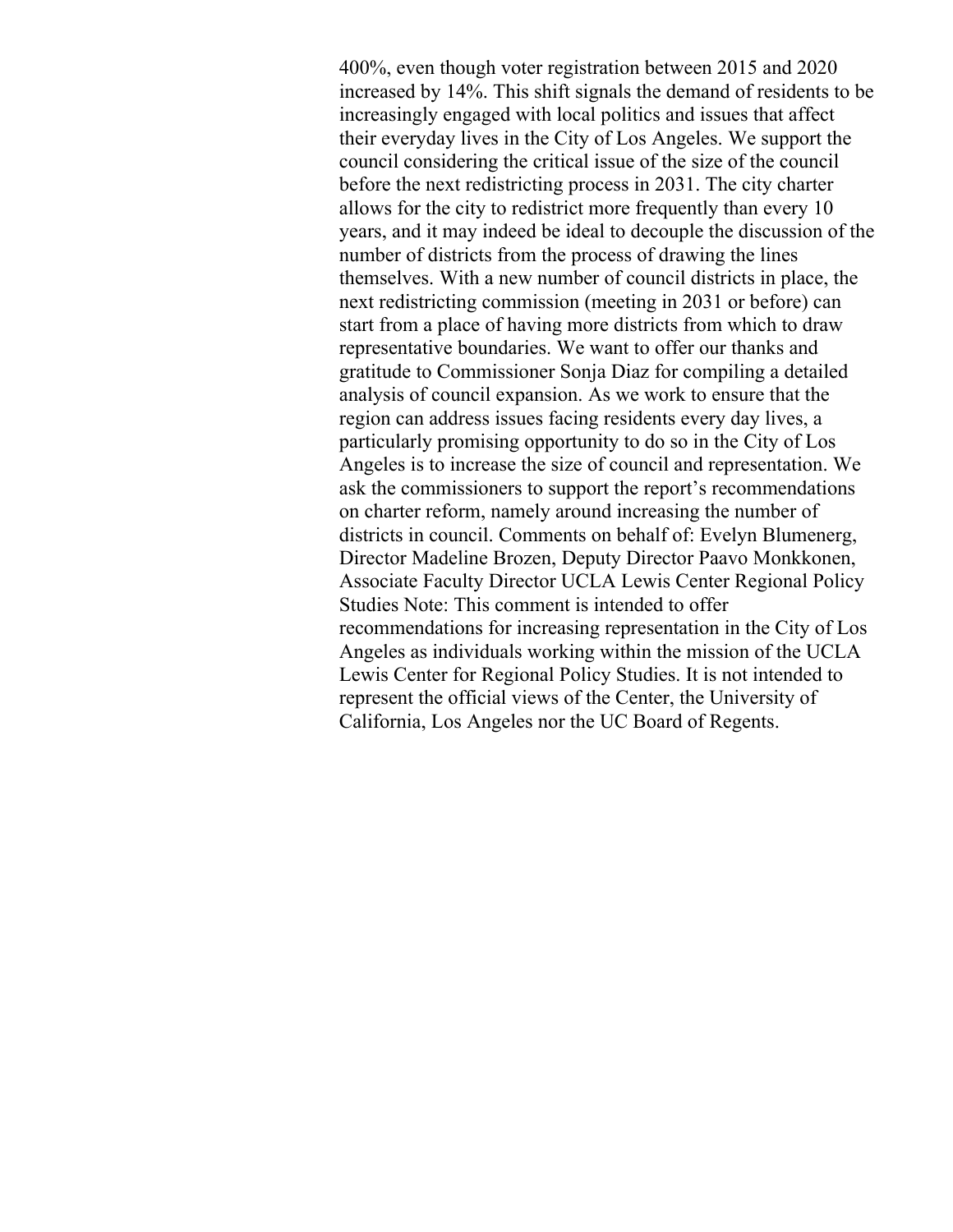October 29, 2021 Los Angeles City Council Redistricting Commission Los Angeles City Hall 200 N. Spring St. Room 275 Los Angeles, CA 90012

We are writing in support of the charter reforms recommended in the Los Angeles City Council Redistricting Commission's draft report, specifically around expanding the current number of districts. During the most recent redistricting process, and during the previous redistricting process in 2010, these commissions labored incredibly to try and maintain representation across 15 single-member districts. In the multi-racial, multi-ethnic, and socioeconomically diverse City of Los Angeles, it has become increasingly impossible for these commissions to create a set of representative districts within the current number.

As highlighted by Vice-Chair Diaz in Appendix M of the commission's final report, the number of council districts in the city has remained the same size for nearly a century, even as the population of the city has increased by 576%. The City of Los Angeles has the largest city council districts of any city in the United States that elected a council by districts. This configuration dilutes citizen representation and has the risk of disenfranchising any group that is too small to not dominate a large district of over a quarter-million people.

We join in support of other groups that are advocating for an increase in the number of districts. By expanding the size of council, this change can ensure that future redistricting commissions are not starting from a major disadvantage to try and create fair, inclusive, and representative districts due to the current number of districts. Very few of the rules and regulations governing the City of Los Angeles have gone unchanged for one hundred years and therefore, it is far past time for the Los Angeles City Council to take up the issue of increasing the number of districts in the city.

Commissioner Diaz was not alone in her suggestions to increase the number of districts in the City. During last week's final vote, Commissioner Prichard stated, "I think one big issue is that we have faced the structural constraint of only 15 council districts to represent this incredibly large, diverse, and geographically vast region and we have done the best that we can do."

Increasing the number of districts in the council is in alignment with other voter-approved changes in Los Angeles local governance such as the change to move municipal elections in line with the federal election cycle. This one change represented a massive shift in participation of the local electorate in municipal elections and voting increasing by 400%, even though voter registration between